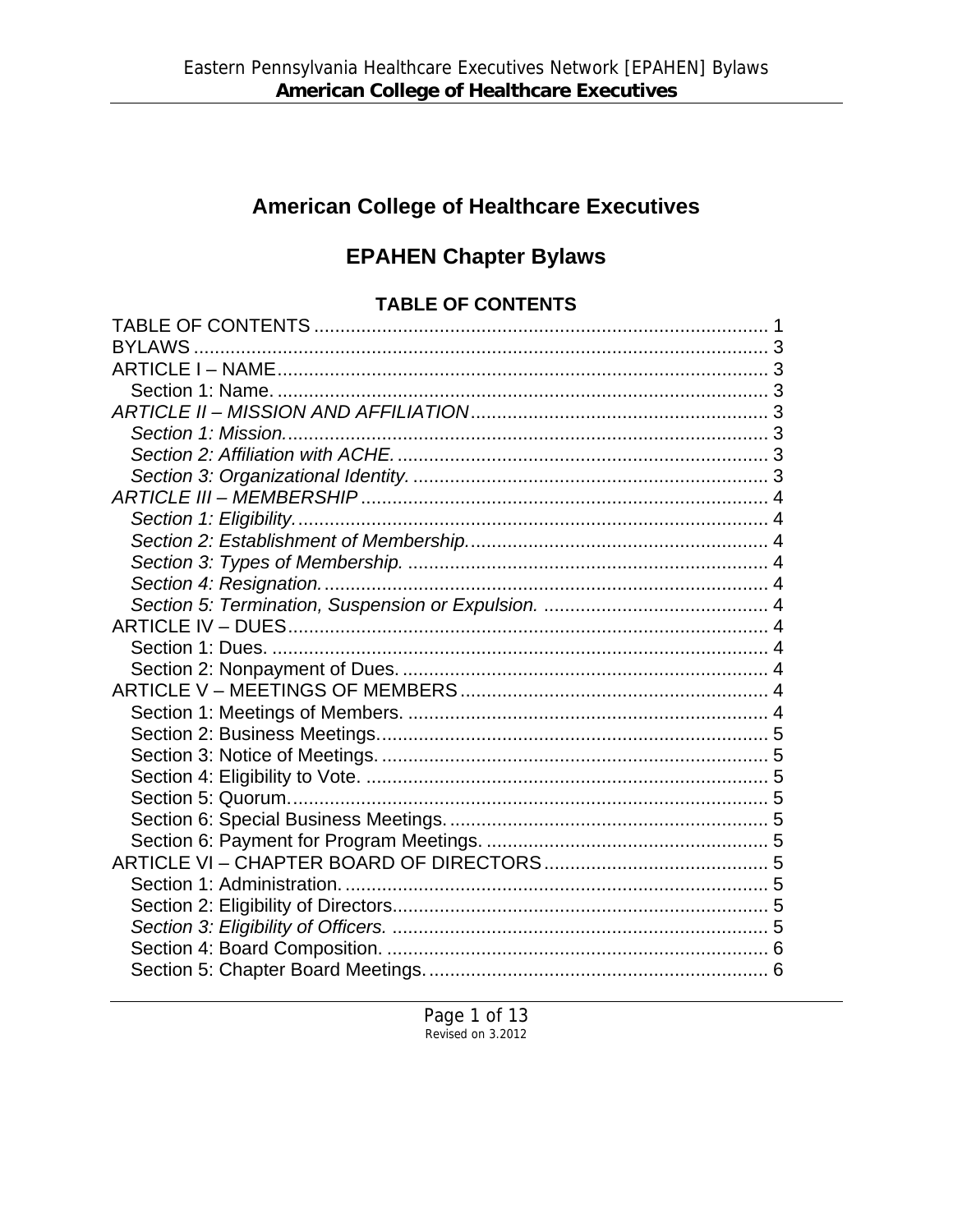| Section 1: Elections for Officers and Directors of the Chapter Board.  7 |  |
|--------------------------------------------------------------------------|--|
|                                                                          |  |
|                                                                          |  |
|                                                                          |  |
|                                                                          |  |
|                                                                          |  |
|                                                                          |  |
|                                                                          |  |
|                                                                          |  |
|                                                                          |  |
|                                                                          |  |
|                                                                          |  |
|                                                                          |  |
|                                                                          |  |
|                                                                          |  |
|                                                                          |  |
|                                                                          |  |
|                                                                          |  |
|                                                                          |  |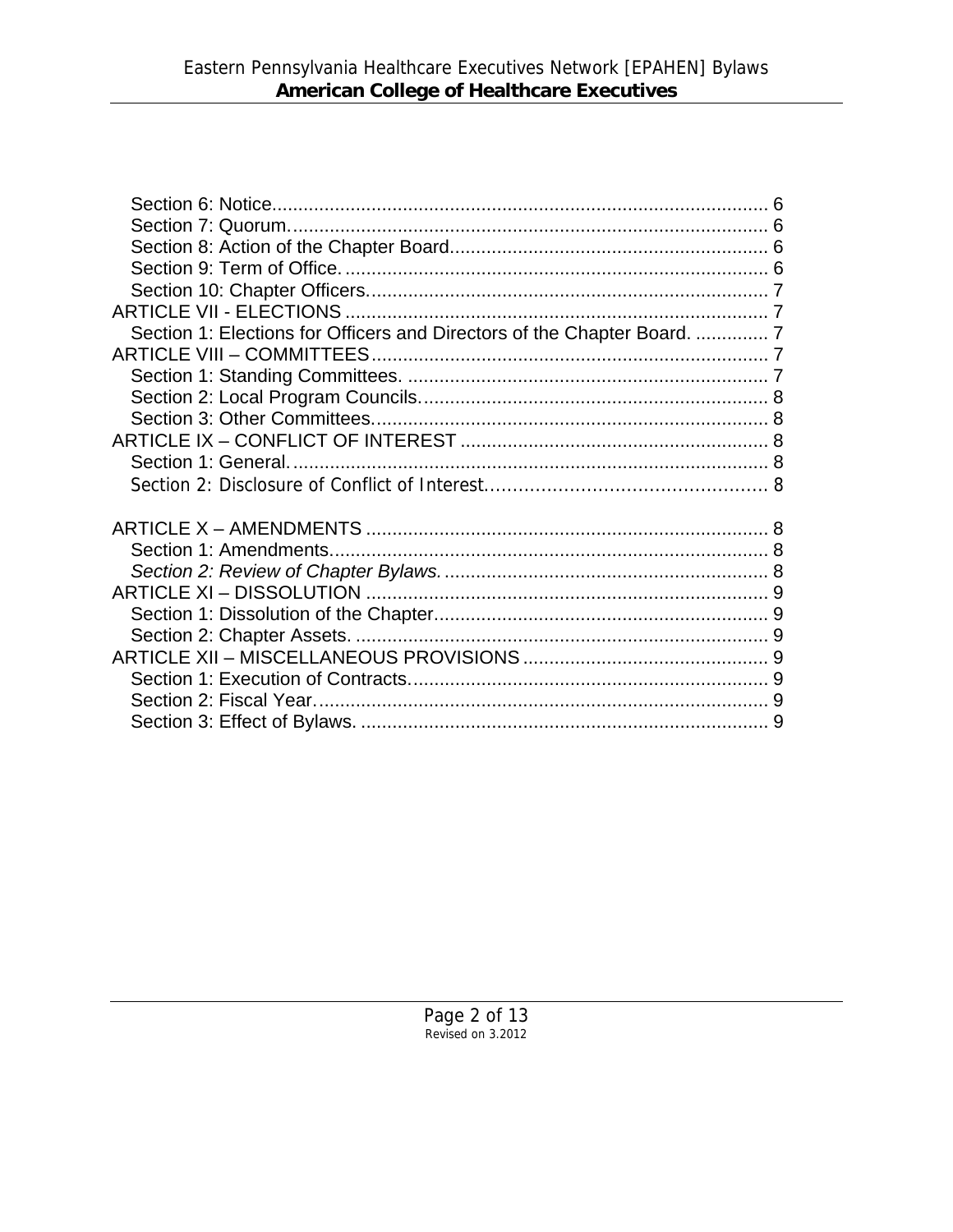## **BYLAWS**

## **of the Eastern Pennsylvania Healthcare Executives Network an independent chapter of the American College of Healthcare Executives**

## **ARTICLE I – NAME**

## **Section 1: Name.**

The name of the Chapter shall be Eastern Pennsylvania Healthcare Executives Network [EPAHEN], and shall include, for purposes of uniformity, "an independent chapter of the American College of Healthcare Executives". Hereinafter in these bylaws it will be identified as the "Chapter". The American College of Healthcare Executives will be identified as "ACHE".

# **ARTICLE II – MISSION AND AFFILIATION**

## *Section 1: Mission.*

The mission of the Chapter, in the territory designated by ACHE, is to be the professional membership society for healthcare executives; to meet its members' professional, educational, and leadership needs; to promote high ethical standards and conduct; to advance healthcare leadership and management excellence; and to promote the mission of ACHE.

# *Section 2: Affiliation with ACHE.*

So long as this Chapter remains a Chapter of the ACHE, the Chapter shall operate in accordance with the ACHE chapter agreement in force at that time. Chapter Bylaws shall be further enacted as necessary to satisfy any governmental regulations. Any disbursement of funds shall be for services rendered to or for the benefit of the Chapter in meeting its purpose. All such payments shall be made in accordance with the Bylaws.

# *Section 3: Organizational Identity.*

The Chapter is a distinct, separate entity from ACHE. The Chapter is therefore responsible for maintaining the chapter's financial records, filing appropriate notices and forms with state and federal authorities, and maintaining necessary insurance coverage for the Chapter except where specific arrangements have been made for ACHE to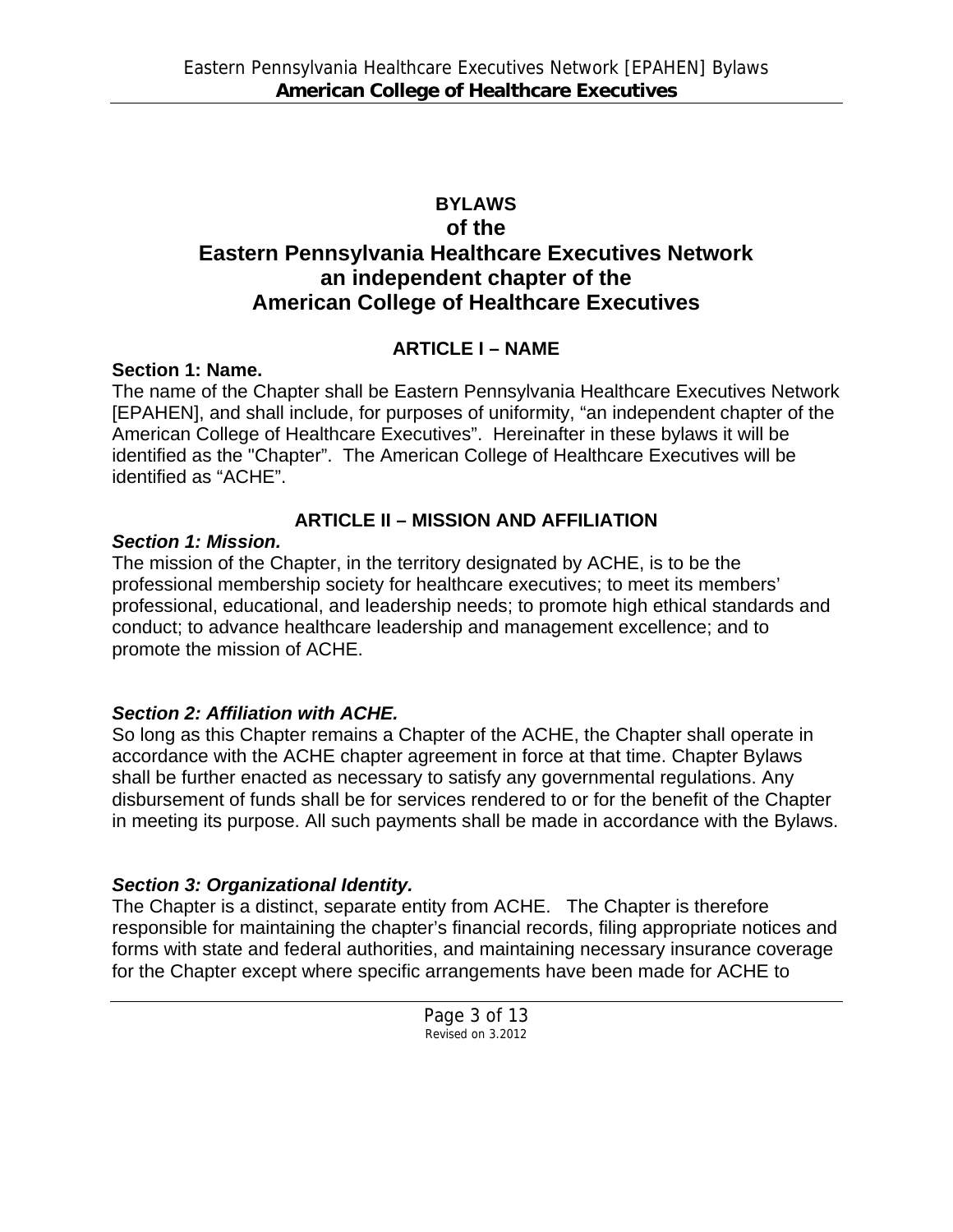serve as the Chapter's registered agent. ACHE shall not be liable for the debts and obligations of the Chapter. The Chapter shall not be liable for the debts and obligations of ACHE.

## **ARTICLE III – MEMBERSHIP**

#### *Section 1: Eligibility.*

All ACHE affiliates located within the chapter's assigned geographic territory shall be members of the Chapter. Only ACHE affiliates are eligible to hold membership in the Chapter or serve on the Board of Directors.

ACHE members of other from other regions may "opt-in" to the Eastern PA chapter, however, they do not have the right to vote.

## *Section 2: Establishment of Membership.*

Membership in this Chapter shall become effective when ACHE assigns an ACHE affiliate to the Chapter based on the location of the affiliate in accordance with the procedures of ACHE.

## *Section 3: Types of Membership.*

Membership in this Chapter shall be consistent with the ACHE membership categories in effect from time to time.

## *Section 4: Affiliation*

Healthcare leaders who are not members of ACHE may affiliate with the Chapter by paying an annual fee; however, non-ACHE affiliates are not members of the chapter, do not have the right to vote, and are not eligible to join the Board of Directors or steering committees.

#### *Section 5: Resignation.*

A member may resign at any time, by providing written notice to ACHE.

## *Section 6: Termination, Suspension or Expulsion.*

The chapter will file an ethics complaint with ACHE for an issue with a chapter member. Final action will be confirmed by appropriate ACHE leadership.

> Page 4 of 13 Revised on 3.2012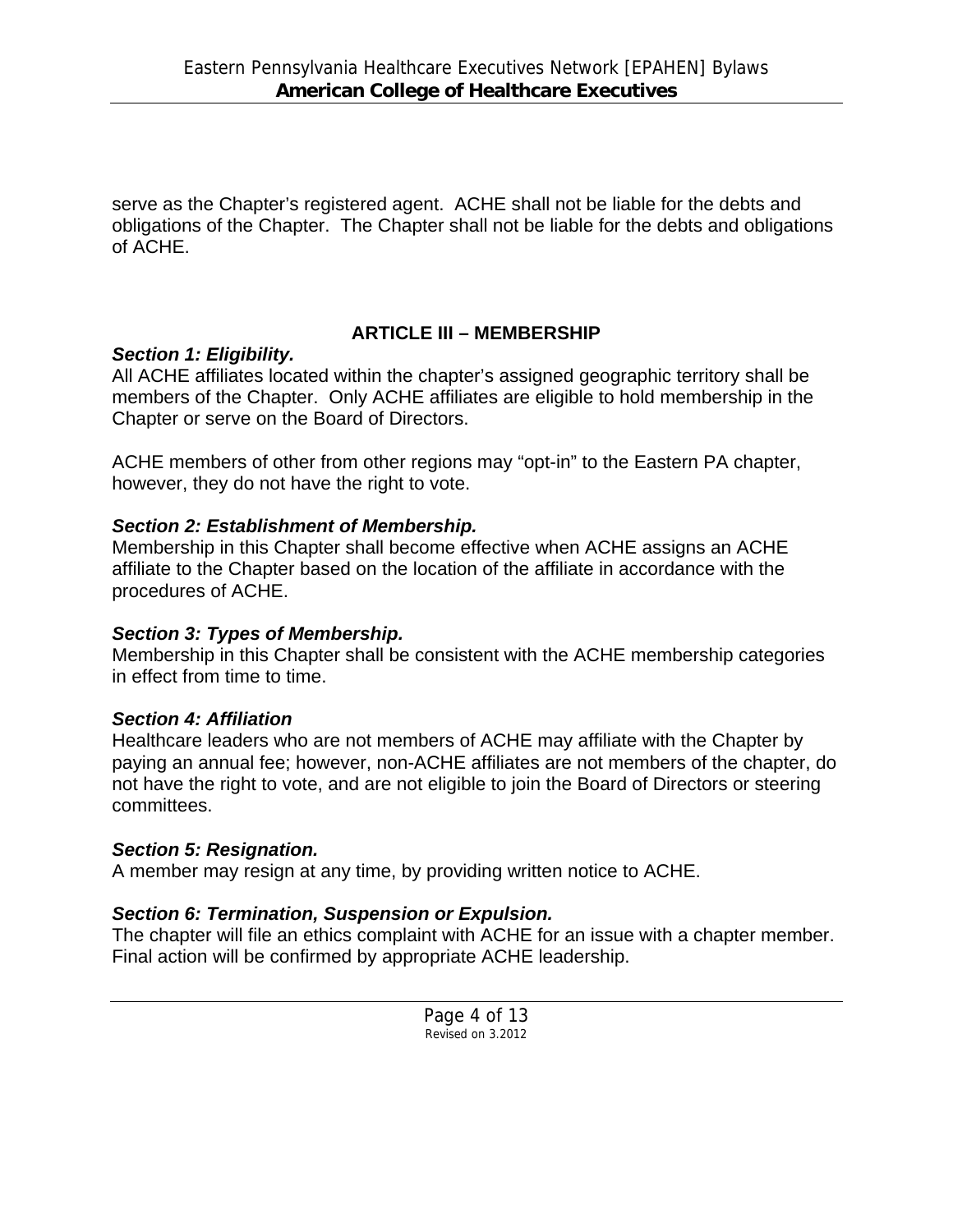## **ARTICLE IV – DUES**

#### **Section 1: Dues.**

The Chapter shall not charge dues for membership in the Chapter. Dues shall be charged by and paid to ACHE in accordance with the dues schedule in force at the time.

## **Section 2: Nonpayment of Dues.**

Membership shall be suspended for nonpayment of dues at a time consistent with and in accordance with, the policies and procedures of ACHE.

# **ARTICLE V – MEETINGS OF MEMBERS**

## **Section 1: Meetings of Members.**

The meetings of the Chapter membership shall be conducted in accord with *Robert's Rules of Order Newly Revised* (latest edition), when the latter are not in conflict with these bylaws or the Articles of Incorporation of the Chapter.

## **Section 2: Business Meetings.**

The Chapter shall conduct an annual business meeting and such other meetings of members as determined by the Chapter Board.

# **Section 3: Notice of Meetings.**

Written notice stating the place, day and hour of the meeting shall be delivered to each member of record entitled to vote at such meeting, not less than 5 nor more than 60 days before the date of the meeting, by or at the direction of the president, or the secretary/treasurer.

# **Section 4: Eligibility to Vote.**

Only Chapter members shall have the right to vote. Members may not vote by proxy. The Chapter may utilize any method of voting permitted by law.

# **Section 5: Quorum.**

A quorum shall consist of a majority of the Chapter Board and a minimum of five other active members.

> Page 5 of 13 Revised on 3.2012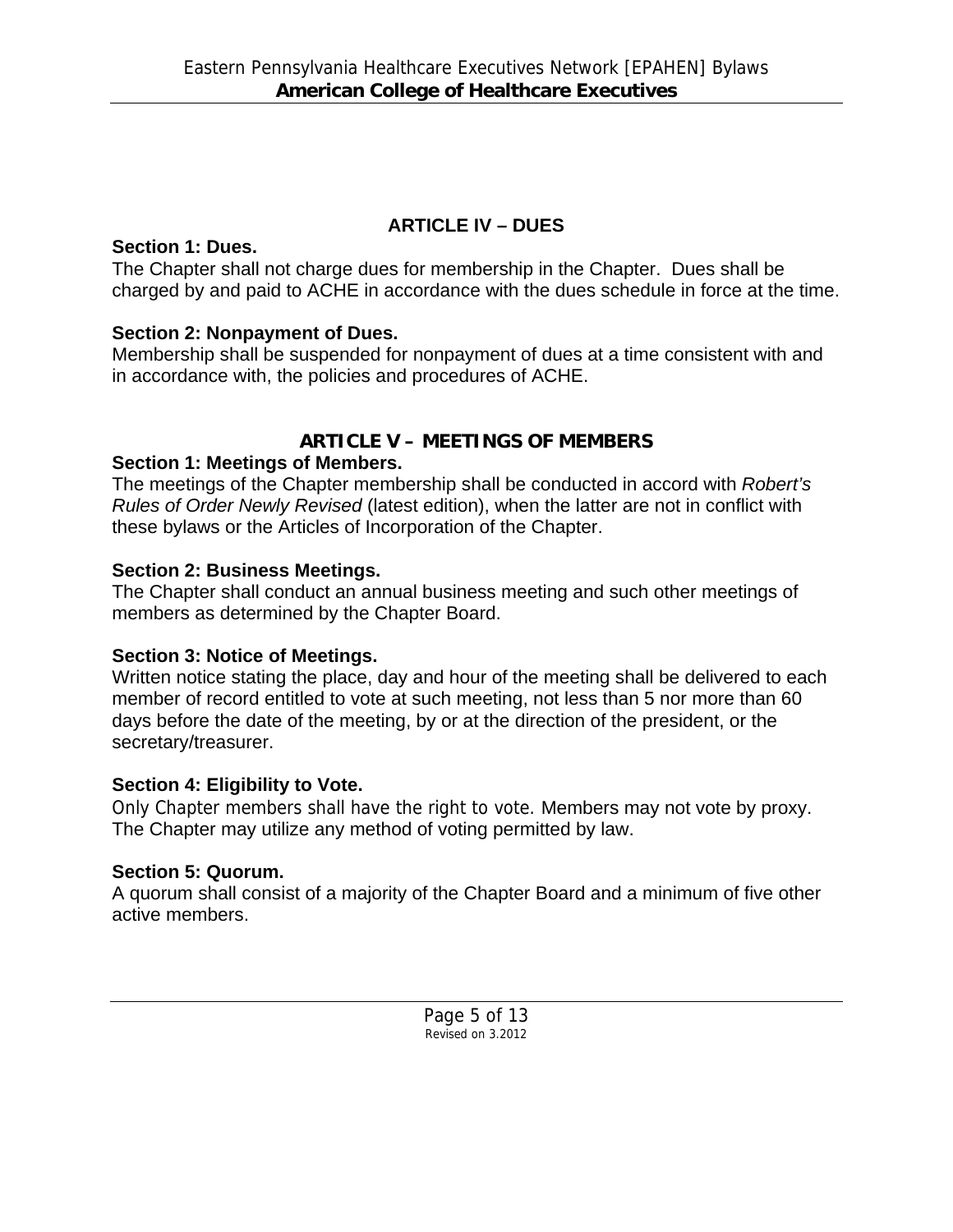## **Section 6: Special Business Meetings.**

The Chapter Board may call special business meetings. Special business meetings shall be limited to consideration of subjects listed in the official call for such meetings unless otherwise ordered by unanimous consent of the eligible voting members present and voting.

# **Section 7: Payment for Program Meetings.**

Individuals who do not cancel meeting attendance within an appropriate time, as noted on initial invitation, will be assessed a cancellation fee.

# **ARTICLE VI – CHAPTER BOARD OF DIRECTORS**

# **Section 1: Administration.**

The administration of this Chapter shall be managed by elected officers and directors that will be called the Chapter Board. The Chapter Board shall have authority and responsibilities for supervising the general operation of the Chapter Board in meeting its mission as stated in Article III.

# **Section 2: Eligibility of Directors.**

Directors must be members of the Chapter whom have completed one year of membership

# *Section 3: Eligibility of Officers.*

Officers must be ACHE dues paying members of the Chapter who have completed at least one term as a Director. In addition to these requirements, the Chapter President and Chapter President-elect must be affiliates of ACHE.

# **Section 4: Board Composition.**

The Chapter Board shall consist of at least seven 7) elected Officers, as specified in Article VII, section 9, and at least one (1) appointed Director. In addition, any Regent of ACHE who is a member of the chapter shall be an ex officio, voting member of the Chapter Board.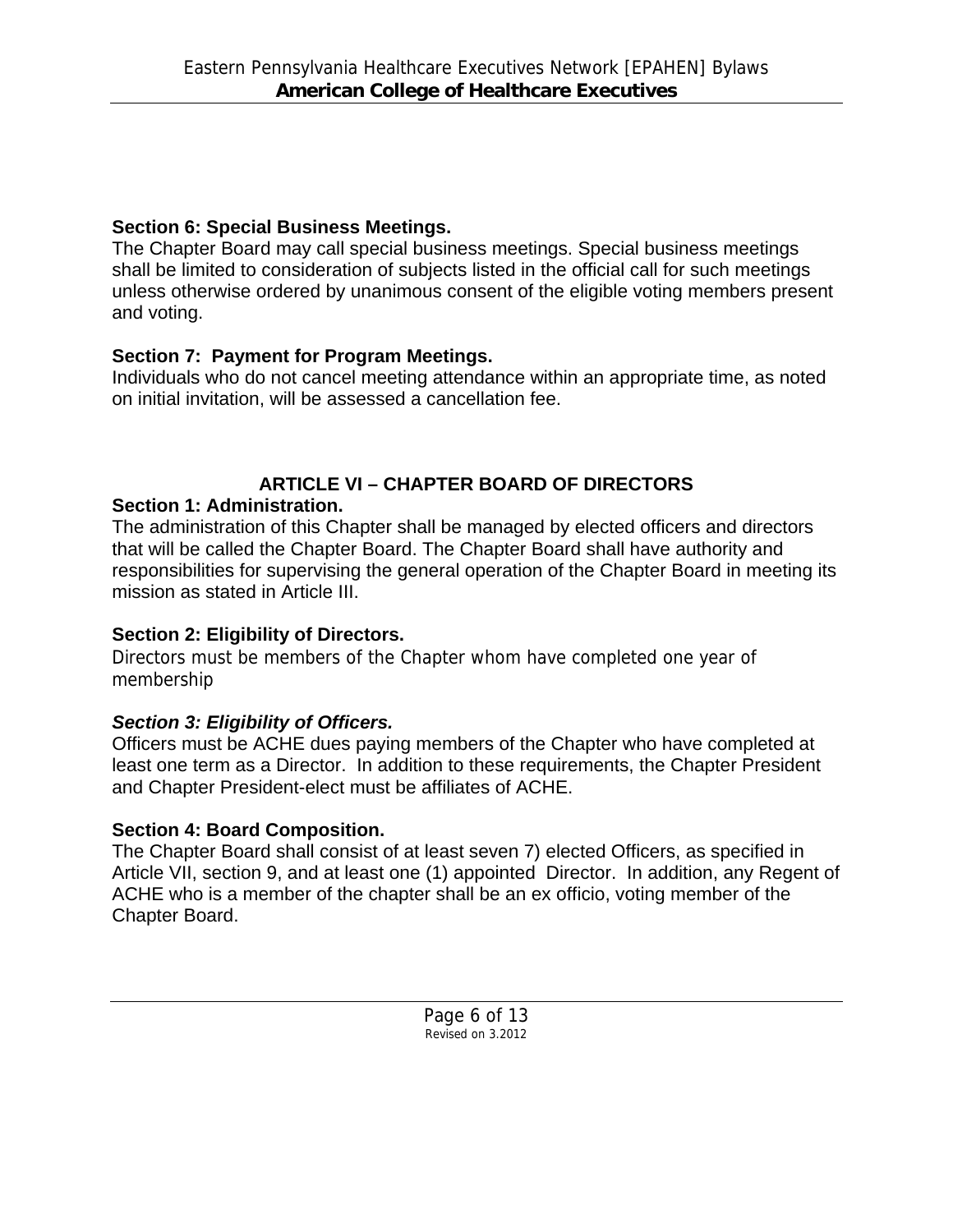## **Section 5: Chapter Board Meetings.**

Regular meetings of the Chapter Board shall be held at least eight (8) times during a year at such time, place, and mode of meetings as the President may determine. The President or any 3 other Board members may also call special meetings of the Board.

# **Section 6: Notice.**

Notice of any regular or special meeting of the Board of Directors shall be given to each Director 10 days prior to the meeting, if notice is delivered by U.S. mail, or 5 days prior to the meeting if notice is delivered by facsimile or electronic mail. Any director may waive notice of any meeting.

# **Section 7: Quorum.**

One-half of the voting members of the Chapter Board shall constitute a quorum for any vote. In matters of conflict of interest in which an Officer or Director is the subject, the Officer or Director shall not be allowed to vote.

# **Section 8: Action of the Chapter Board.**

Except as otherwise provided by law, the Articles of Incorporation, or these Bylaws, the act of a majority of those Directors present in person at a meeting, teleconference call or by other electronic means at which a quorum is present, shall be the action of the Chapter Board. The Chapter Board may not vote by proxy. In the event of a tie vote, the Chapter Board President shall break the tie.

# **Section 9: Term of Office.**

The term for Directors shall commence on January 1st and shall continue for a period of two years, or until replaced by a subsequent election. These terms shall be staggered such that no more that one half of the Board Membership, including Directors shall commence their terms on the same date. Remaining officers following the staggered adjustment will remain in position for one subsequent year. The term of office for Officers shall commence on January 1st and shall continue for a period of two years, or until replaced by a subsequent election. Directors and Officers may serve consecutive terms if they are fairly elected in a subsequent election. In the event of a vacancy, the Chapter Board shall appoint an eligible member to fulfill the remainder of the term.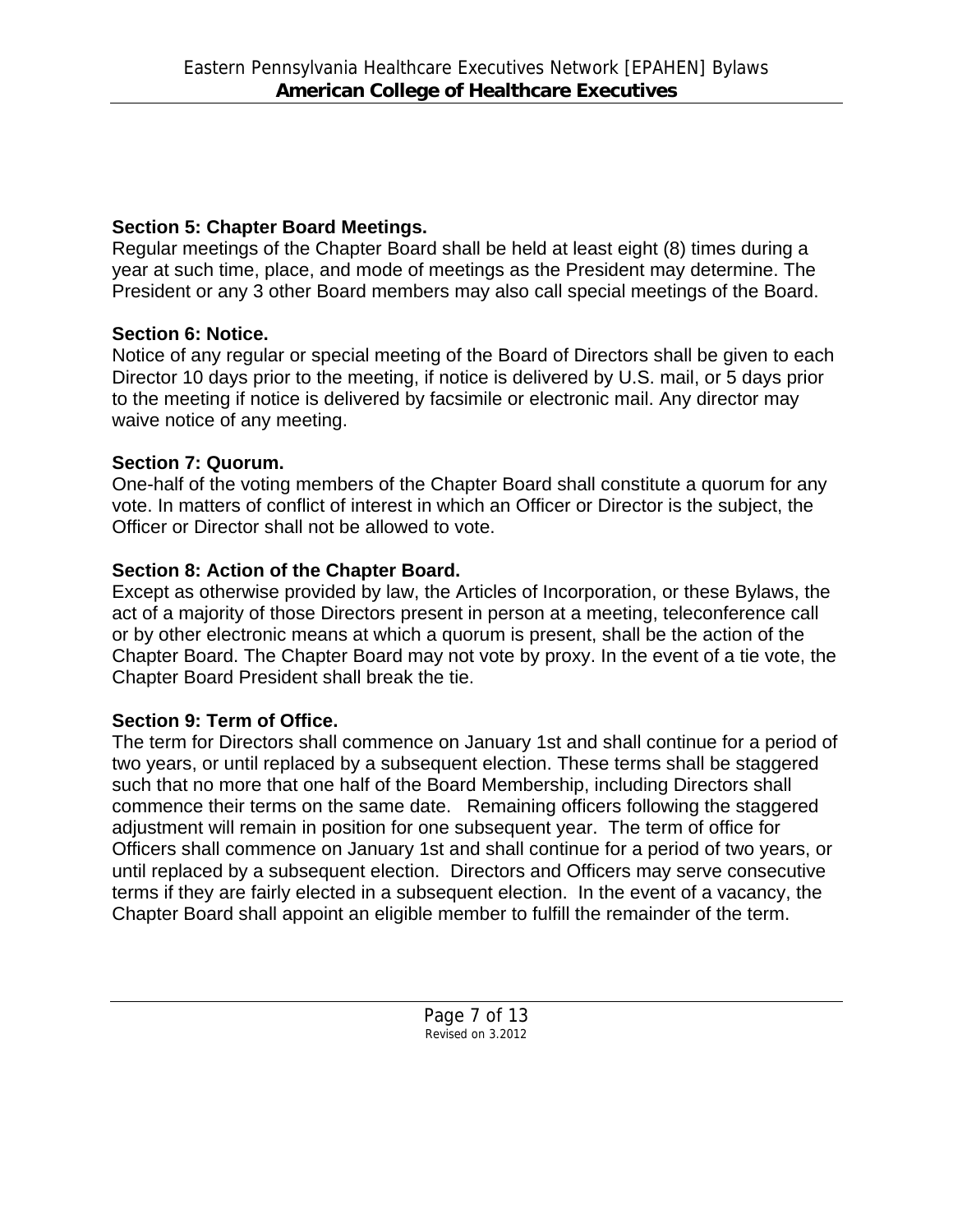#### **Section 10: Chapter Officers.**

The Chapter shall have seven Chapter Officers, who are affiliates or fellows of ACHE, as follows:

*Chapter President*. The Chapter President shall be the chief executive of the Chapter, shall convene and preside over meetings of the Chapter Board or Meetings of Members, and shall serve as liaison with ACHE.

*Chapter President-elect*. The Chapter President-elect shall substitute for the Chapter President in his or her absence or inability to serve and shall prepare plans for his or her term of office. The President-elect shall advance to President at the completion of the preceding President's term of office without an election once elected to the office of President-elect.

*Chapter Secretary*. The Secretary shall be responsible for the maintenance of all corporate records and minutes, including provision of documentation to the ACHE offices.

*Chapter Treasurer*. The treasurer advises the Board on status of funding, maintains documentation, and prepares periodic financial statements.

*Chapter Programs Chair:* Deemed in a Vice President role, the Chapter Programs chair will take the lead on developing and implementing a yearly set of programs for the chapter. This individual will lead the development, setup and implementation of each individual program. This individual will also support the Chapter President in identifying future program needs.

*Chapter Membership Chair*: Deemed in a Vice President role, the Chapter Membership chair will take the lead on developing and implementing a yearly membership drive. In addition, this individual will support on-going recruitment efforts throughout the year, in addition to the initial membership drive. This position reports up to the Chapter President.

**Chapter Local Program Council Chair:** Deemed in a Vice President role, the Local Program Council Chair will take the lead on developing and implementing a yearly set of programs for a specific geographic area within the chapter. This individual will lead the development, setup and implementation of each individual program. This individual will also support the Chapter President in identifying future program needs.

## **Section 10: Chapter Directors.**

**Chapter Directors:** There shall be at least 1 and up to five Chapter Directors who are affiliates or fellows of ACHE, as follows: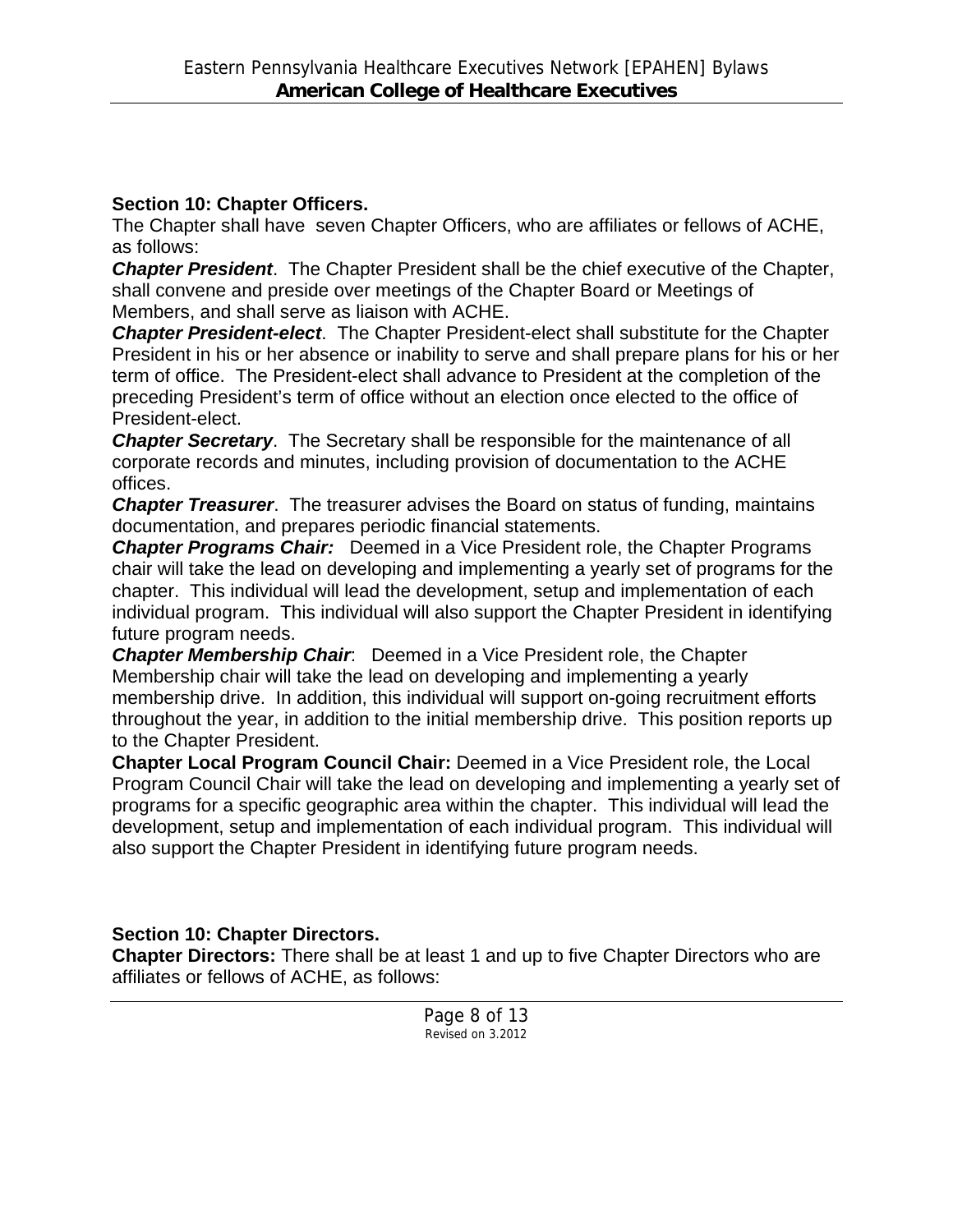*Chapter Past President:* The Past President shall support the chief executive of the Chapter and the Board for two years. The Past President shall hold a voting position on the Board. Special consultation and projects will be assigned as applicable.

**Chapter Director at Large**:Up to four Chapter Directors may be appointed by the President with approval of a majority of Board Officers present, to serve one year terms. Chapter Directors shall hold voting positions on the Board. Directors and shall be charged with leading specific committees or projects as applicable to the needs of the **Chapter** 

# **ARTICLE VII - ELECTIONS**

# **Section 1: Elections for Officers and Directors of the Chapter Board.**

Chapter Officers and any Directors required to fill any vacancies shall be elected annually. Chapter Officers and Directors shall be elected by secret ballot at a meeting of chapter members except when there is only one candidate for an office, in which case the Chapter Board President shall call for election of the candidate, by acclamation. When there are two or more candidates for an office, a majority vote of members shall constitute an election.

# **ARTICLE VIII – COMMITTEES**

## **Section 1: Standing Committees.**

There shall be four standing committees, the Nominating Committee, the Audit Committee and the Program Committee and the Local ProgramCouncil.

- 1.1 Nominating Committee. The nominating committee shall consist of two current Chapter Officers and one member appointed by the Chapter Board and any Regent of ACHE who is a chapter member shall be an ex officio, voting member. The nominating committee shall present a slate of Officers and Directors to the members of the chapter no later than 90 days prior to the meeting at which elections will be held. Any eligible chapter member may place his or her name in nomination as an officer or director by submitting a petition with the signatures of no less than five (5) percent of the chapter membership requesting such nomination. The final slate shall be presented to chapter members by notice of a meeting of the membership no later than 60 days prior to the meeting.
- 1.2 Audit Committee. The audit committee shall consist of two chapter members appointed by the Chapter Board. The audit committee shall arrange and supervise an annual audit of the Chapter in accordance with generally accepted accounting principles and practices.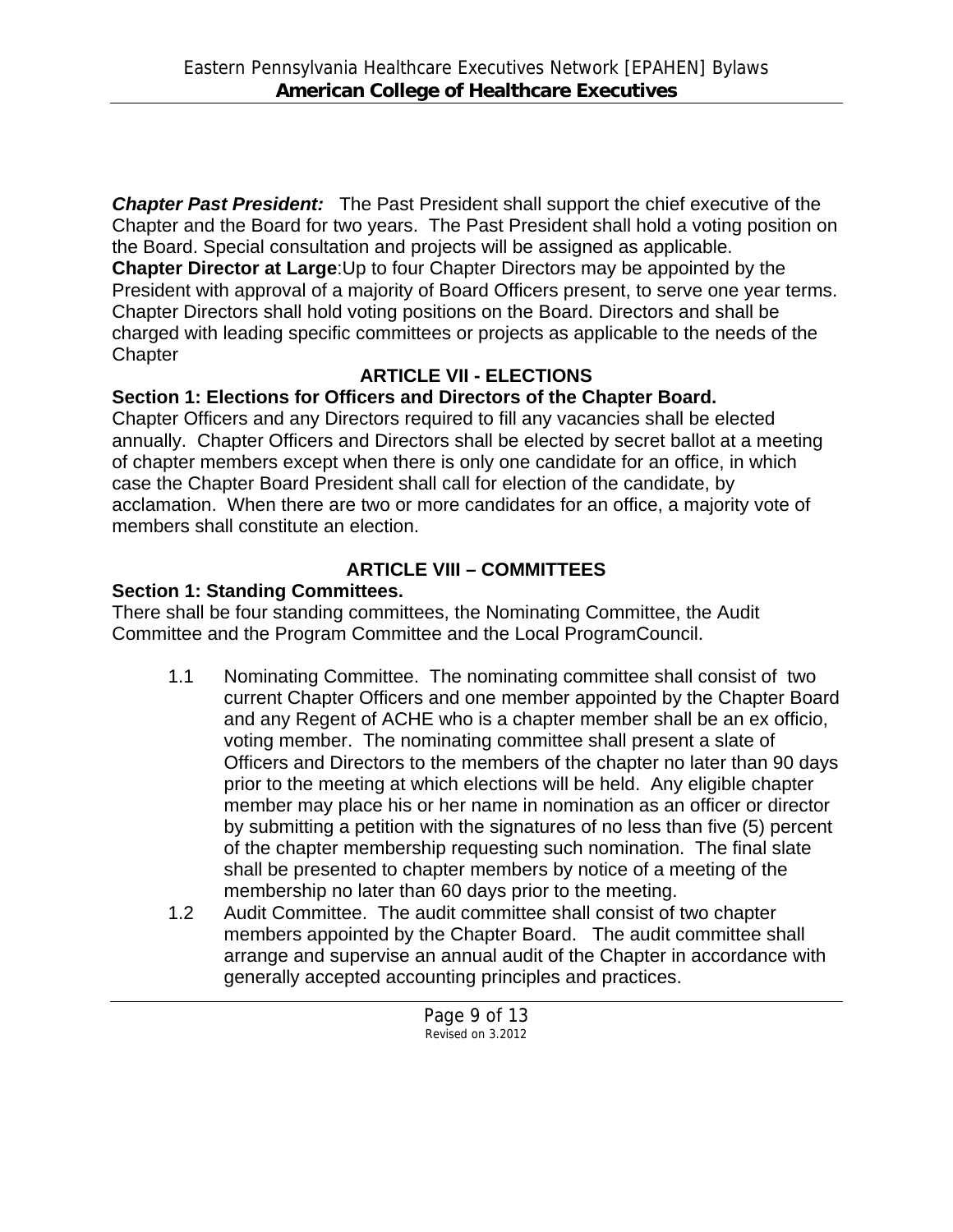- 1.3 Program Committee. The program Committee shall consist of a minimum of four chapter members appointed by the Program Committee Chair. This committee will be responsible for planning Chapter programs. They are charged with identifying programs and speakers of interest/relevance to the membership, as reported in survey data, speaker feedback questionnaires, and through other forms of member feedback.
- 1.4 Local Program Council Committee. The Local Program Committee shall consist of a minimum of four chapter members appointed by the Local Program Council Chair. This Committee will be responsible for planning Chapter programs for a specific geographic region of the Chapter. They are charged with identifying programs and speakers of interest/relevance to the membership, as reported in survey data, speaker feedback questionnaires, and through other forms of member feedback.
- 1.5 Sponsorship Committee shall consist of at least 2 Chapter members who shall reach out to community healthcare facilities, vendors and other parties for the purpose of soliciting donations specifically to support Chapter educational programs
- 1.6 Other committees shall be formed for the purpose of meeting specific needs and for a specified period of time as identified by the Chapter Board

# **Section 2: Local Program Councils.**

The Chapter Board may create, establish terms, and appoint chapter members to local program councils. Such councils shall conduct such chapter business within a geographic area of the Chapter territory as determined by the Chapter Board, including arranging and sponsoring educational and networking events.

## **Section 3: Other Committees.**

The Chapter President may, with the concurrence of the Chapter Board of Directors, establish, specify duties, and appoint chapter members to other committees as may deemed necessary or advisable for effective administration of the Chapter. Members may serve one year on such committees and may be re-appointed.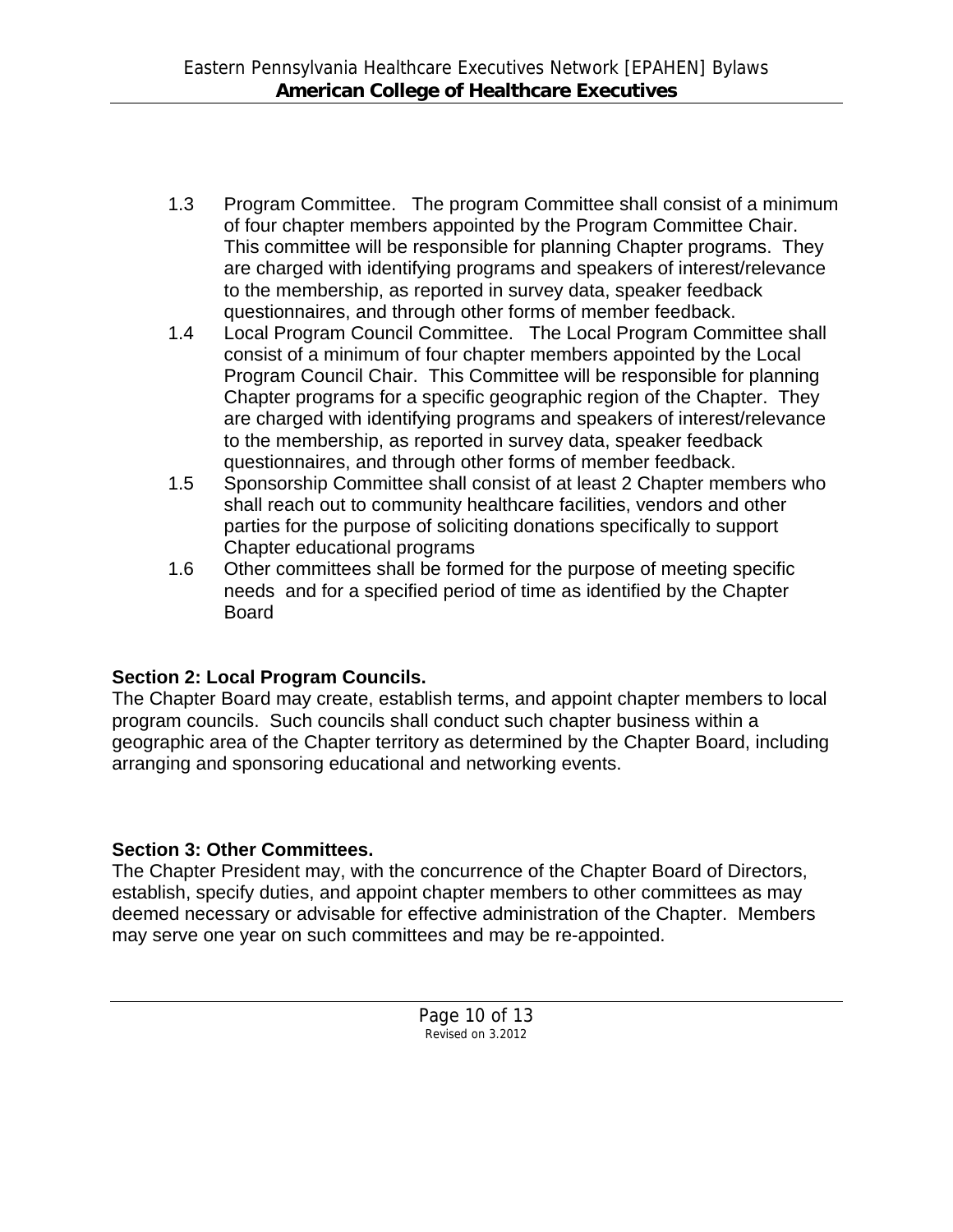## **ARTICLE IX – CONFLICT OF INTEREST**

#### **Section 1: General.**

The Chapter Board and its Officers shall administer Chapter affairs honestly and economically and exercise their best care, skill, and judgment for the benefit of the Chapter and ACHE. The Chapter Officers shall exercise the utmost good faith in all transactions relating to their duties for the Chapter. In their dealings with and on behalf of the Chapter, they are held to a strict rule of honest and fair dealings with the Chapter. They shall not use their position, or knowledge gained there from, so that a conflict might arise between the Chapter interest and that of the individual.

## **Section 2: Disclosure of Conflict of Interest.**

Each nominee for a Chapter Board or committee position shall make written disclosure of any interest that might result in a conflict of interest upon nomination to office, before appointment to fill a vacancy in office, and annually thereafter. Such a written disclosure shall be made on such form or forms as may be adopted by the Chapter Board for that purpose.

## **Section 3: Fulfilling the Responsibilities of Board Membership**

Individuals who accept either elected or appointed positions on the Board of Directors shall commit to fulfilling the responsibilities of their position to further the mission of the Chapter and to fully participate in at least 70% of the scheduled Board Meetings. Board members who find themselves unable to carry out the responsibilities of their position or who fail to attend at least 70% of scheduled board meetings shall be asked to resign their position or be removed from their position by a vote of the majority of the remaining board members. Attendance shall mean participation in person or via teleconference. The Board shall then appoint an individual from eligible members of the chapter to fill the remaining term.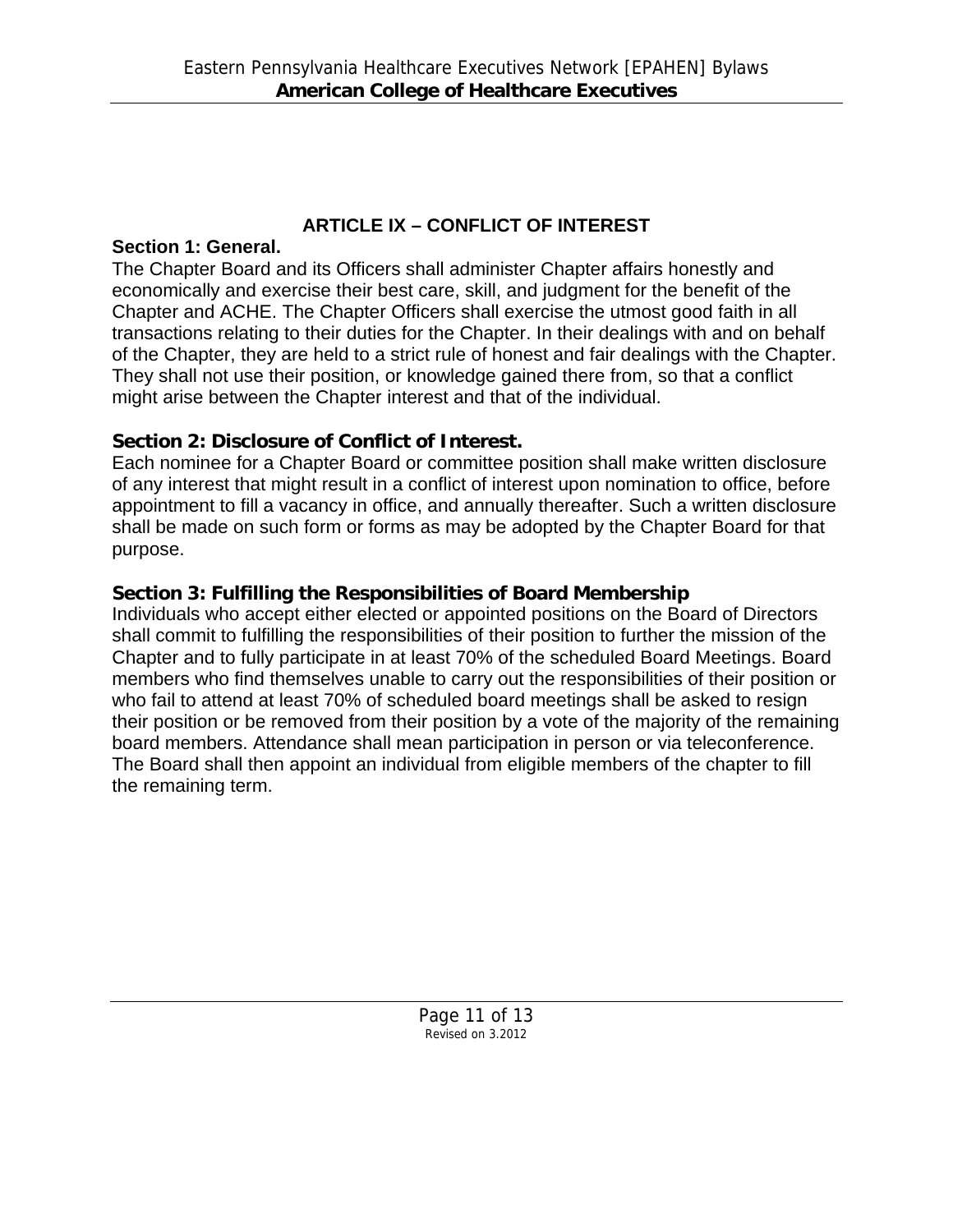# **ARTICLE X – AMENDMENTS**

### **Section 1: Amendments.**

The Bylaws may be altered or amended by majority vote of the Chapter Board

## *Section 2: Review of Chapter Bylaws.*

Prior to enactment or modification, Chapter Bylaws will be reviewed and approved by ACHE in accordance with existing policies and procedures. ACHE and the Chapter shall maintain a record of all revisions to the Bylaws, including effective dates.

# **ARTICLE XI – DISSOLUTION**

## **Section 1: Dissolution of the Chapter.**

The Chapter may be dissolved at any general meeting of the membership by a threefourths-majority vote of voting members present, providing such notice of intent shall have been communicated and provided each voting member at least 30 days prior to the meeting where such dissolution vote is taken.

## **Section 2: Chapter Assets.**

In the event of the dissolution of the Chapter, all assets remaining after the settlement of any chapter debts and obligations shall be distributed in accordance with the United States Internal Revenue Service Code governing dissolution of Non-Profit, Tax exempt or For-Profit corporations.

# **ARTICLE XII – MISCELLANEOUS PROVISIONS**

**Section 1: Execution of Contracts.** 

**The Chapter Board may authorize any Officer or Officers and any agent or agents to enter into any contract or execute any instrument in the name of, and on behalf of, the Chapter, and such authority may be general or limited to specific instances. No Officer, agent, or employee shall have any power or authority to bind or obligate the Chapter by any commitment, contract, or engagement, or to**